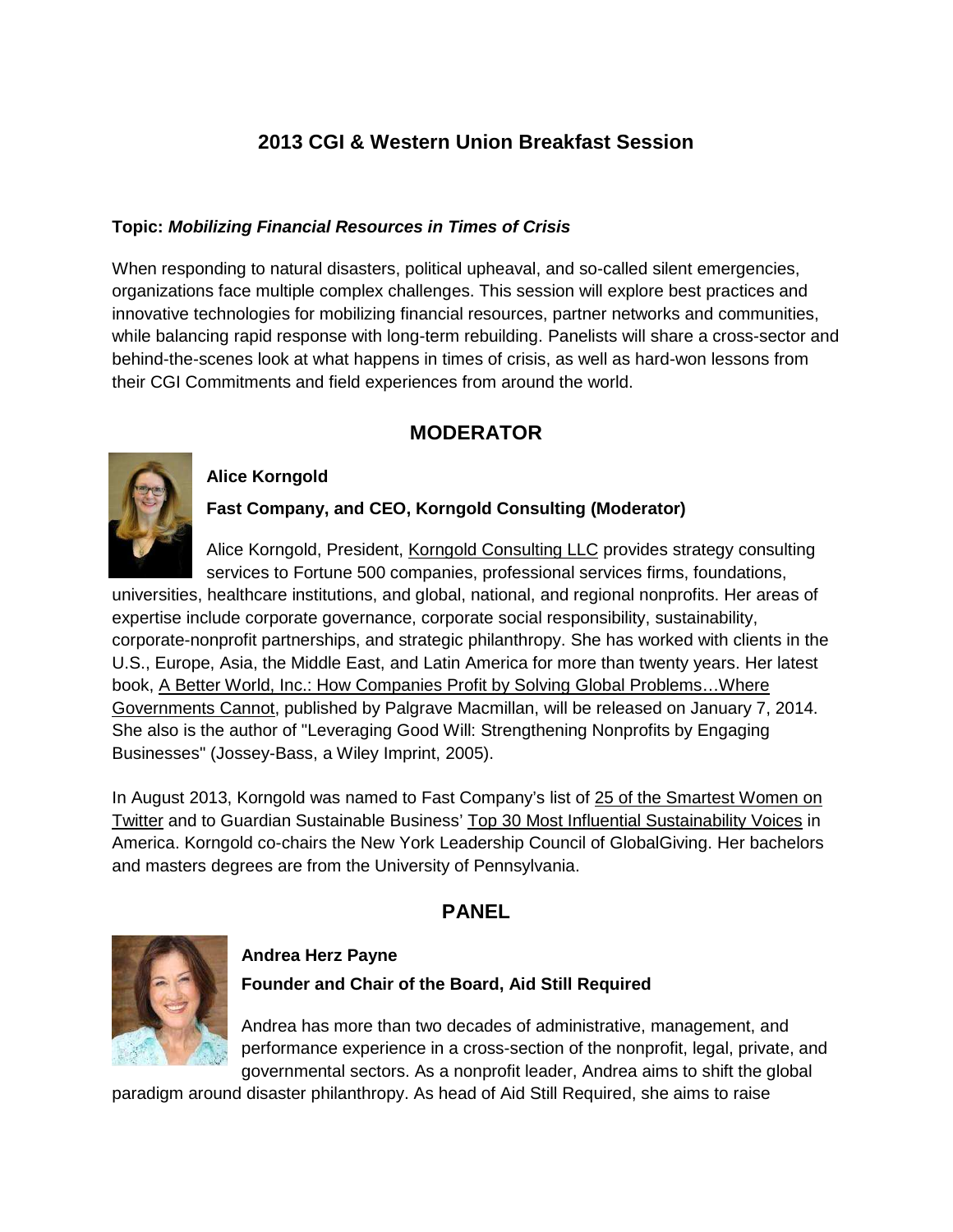awarenessthat"iustbecausetheissueleftthehea dlinesdoesn't mean it left the planet. "Her current professional focus is identifying innovativ eself-sustaining and environmental solutions to humanitarian crises; integrating grassroots outreac h with high-profile public figures; and partnering to advance corporate responsibility, pri vate foundation commitments, and media engagement.

Sheisactively engaged with the United Nations Com mission on the Status of Women, Bioneers, Landmark Education, and First Tuesday LA, among others. In 2011, And reareceived the 50/50 Leadership and United Nations Association "Women of The World" award, which recognizes" accomplished women leaders who are pion eers in their field." It is a way to celebrate female heroes and to promote gender equal ity throughout the globe. She is a graduate of Bryn Mawr College.

Note: Aid Still Required has used Western Union and is an active Western Union Business Solutions NGO GlobalPay client



# **Carolyn S. Miles**

## **President and Chief Executive Officer, Save the Chi ldren US**

Carolynjoined Save the Children in 1998, and was the COO from 2004-2011. During her tenure as COO, Save the Children doubled the number of children it reached with nutrition, health, educational, and ot her programs, and helped grow the organization's budget-90 percent of which goe sdirectly to programs

serving children—from \$250 million to more than \$ 550 million. She became the CEO and Presidentin 2011 and since then the organization h as grown in annual resources of over \$620 million.

Earlier, sheworked in Hong Kong for American Expre ssand as an entrepreneur. She has served on numerous boards, including Blackbaud, Int erAction, USGLC, MFAN and the University of Virginia's Darden School of Business, where she received her M.B.A. Carolyn also holds a BA in Animal Behavior from Bucknell Univers ity.

Note: Savethe Children is a Western Union Business Solutions NGO Global Pay client in the UK



## **John Ging**

## **Director of the Operational Division at OCHA**

John Ging, an Irish national, was appointed by Unit ed Nations Secretary-General Ban Ki-moon as Director of the Operational Division at OCHA in February 2011. He over sees the day-to-day managemen to fall OCH A field

operations worldwide and is the day-to-day focal po intror supporting Humanitarian Coordinators. Mr. Gingisalso the lead adviser to the Under-Secretary-General for Humanitarian Affairs on operational decision-making.